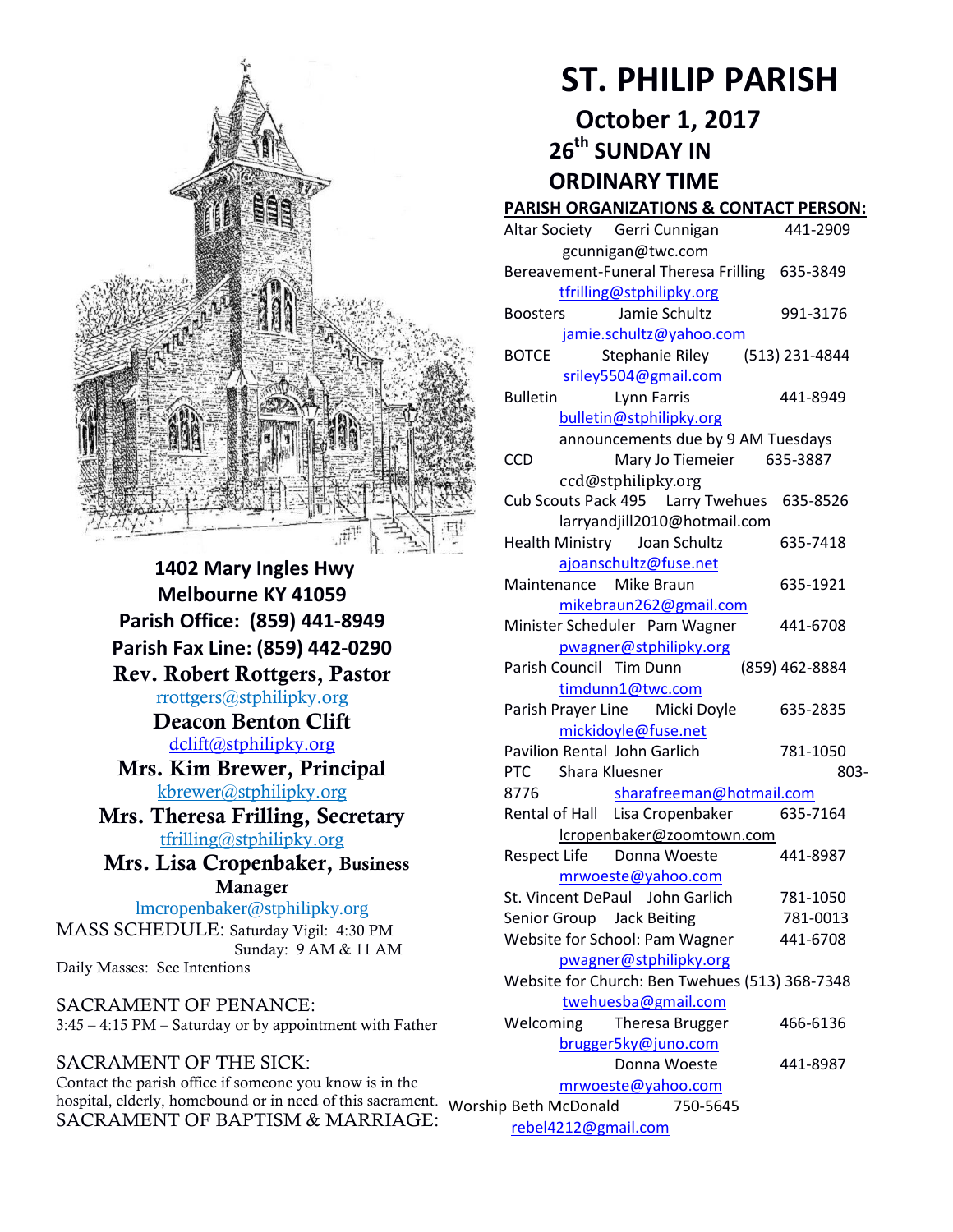# **MASS INTENTIONS:**

| Sunday, October 1                  |  |
|------------------------------------|--|
| 4:30 PM Frank & Vi Geiger          |  |
| Living & Deceased of Altar Society |  |
| Ed Lutz & William Burkhardt        |  |
|                                    |  |

**Tuesday, October 3**

**NO MASS AT ST. PHILIP'S – Pro Life at Cathedral**

#### **Wednesday, October 4**

8:30 AM Linus "Mike' Neltner

#### **Friday, October 6**

8:30 AM In Thanksgiving (E & T)

#### **Sunday, October 7**

4:30 PM Ginger & Leo Terhaar 9 AM Al Doering Family 11 AM Elsie & George Kramer

#### **STEWARDSHIP**

Collection from September  $24^{th}$  : \$4,499.25 Utility: \$295.00 Norbert Frilling Fund: \$260.00

#### **OTHERS FIRST:** *OCTOBER:*

Our charity in October will be for Care Net. Baby bottles are available. If you can, please fill with checks and/or cash. Thank you so much. This campaign is a big part of Care Net's budget.

## **FLOWERS ON THE ALTAR:**

Flowers on the altar this week are in honor of the St. Philip's Altar Society.

## **NO MASS HERE ON OCTOBER 3RD:**

We will not be having the 7:00 p.m. Mass on October  $3^{\text{rd}}$ . There is a pro-life Mass at the Cathedral then.

#### **BBHS NEWS:**

**MUSTANG MANIA:** 7th and 8th grade students are invited to join us on Friday, October 6th from 6:30 - 9:30 to enjoy a night a BBHS! Students will enjoy a night of basketball, volleyball, board games, a movie, pizza and more! Register on our website

[bishopbrossart.org/page/events.](http://www.bishopbrossart.org/page/events) Submit form no later than September 28th to ensure your child receives a tshirt.

## **HOSEA HOUSE – TODAY:**

St. Philip's will be hosting a dinner at Hosea House on **October 1st .** We are in need of volunteers to prepare and/or serve that day. We also need volunteers to prepare brownies for dessert. Our volunteers can meet in St. Philip parking lot at 2:00 p.m. Volunteers can carpool to Hosea House. We will be returning to St. Philip no later than 6:00 p.m. Please call Theresa Brugger [\(859-466-6136\)](tel:(859)%20466-6136) if you are able to help in any way. Thanks so much.

#### **DIOCESAN PRO-LIFE MASS:**

Bishop Foys invites everyone to the Cathedral on **October 3rd at 7:00 p.m.** as he celebrates the annual pro-life mass. Rosary will be prayed at 6:15 p.m. A reception will be held after Mass at Covington Latin School.

#### **PET BLESSING:**

St. Philip Worship committee will be hosting a pet blessing in recognition of the Feast of St. Francis of Assisi on Wednesday, **October 4th at 3:00 p.m**. Father Bob will be blessing animals in the parking area between the church and school. Animals can be brought up at that time by the family members to receive this special blessing. Animals are not to be brought to school for this event.

#### **ROSARY BEFORE MASS:**

We will recite the rosary before weekend Masses in October. We have a rosary leader for our 4:30 p.m. Mass on Saturdays. If you would like to help at the 9:00 or 11:00 Masses on Sunday, please contact Beth McDonald (750.5645).

#### **ROSARY RALLY:**

The Public Square Rosary Rally returns again this year to commemorate the 100th Anniversary of Our Lady of Fatima. Please join us on Saturday, October 14<sup>th</sup> from noon to 1:00 p.m. We will be praying for our country, our world and our families. It will be held this year at Tribute Park, located at the intersection of U.S. 27 and Rt. 10. Park in gravel lot off of Rt. 10 or in Community Center lot.

## **CATHOLIC ORDER OF FORESTERS:**

All Foresters from #1725 (St. Philip and St. Joseph) are invited to an adult meeting on October  $10^{th}$  at 7:00 p.m. We will meet at St Joseph, in Camp Springs. Please contact Irene Ashcraft (635-4759) with any questions.

#### **FALL INTO SCRAPPING:**

On October  $20^{th}$  &  $21^{st}$ , our PTC will host the  $8^{th}$  annual "Fall into Scrapping" fundraiser. Ladies can scrapbook for 18 hours! \$45 for Saturday and \$65 for both days. We will also have basket raffles. The new one this year is our homemade basket. We are looking for items! For information on attending or donating, please contact Jill Twehues [\(larryandjill2010@hotmail.com](mailto:larryandjill2010@hotmail.com) or 635.8526). Thank you!